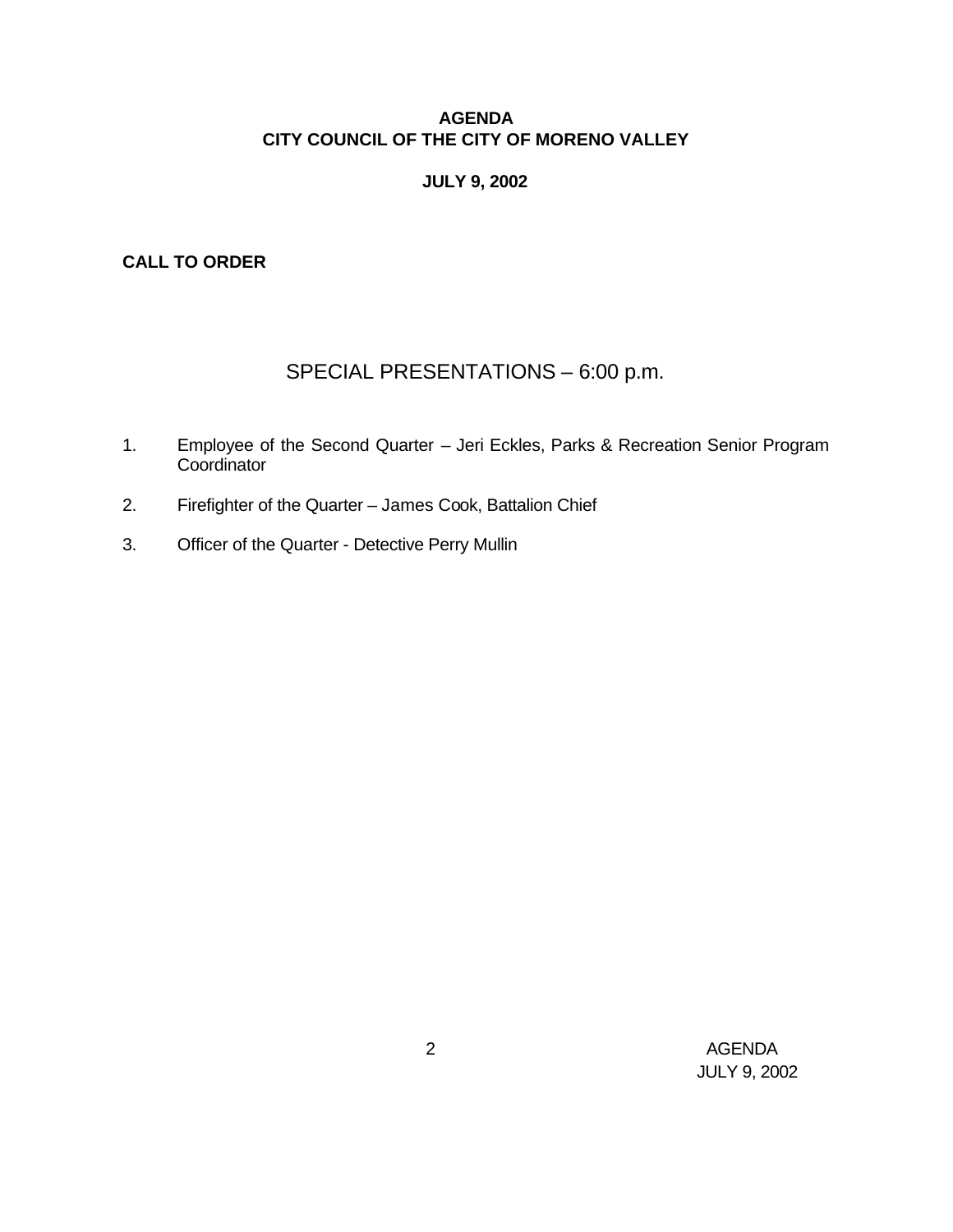## **AGENDA JOINT MEETING OF THE CITY COUNCIL OF THE CITY OF MORENO VALLEY MORENO VALLEY COMMUNITY SERVICES DISTRICT COMMUNITY REDEVELOPMENT AGENCY OF THE CITY OF MORENO VALLEY**

## **REGULAR MEETING – 6:30 P.M. JULY 9, 2002**

• **CALL TO ORDER** (Joint Meeting of the City Council of the City of Moreno Valley, Moreno Valley Community Services District, and the Community Redevelopment Agency of the City of Moreno Valley - actions taken at the Joint Meeting are those of the Agency indicated on each Agenda item)

## • **PLEDGE OF ALLEGIANCE**

- **INVOCATION** Don Maresh, Ministry Assistant, Moreno Valley Christian Church
- **ROLL CALL**
- **INTRODUCTIONS**
- PUBLIC COMMENTS **ON MATTERS ON THE AGENDA** WILL BE TAKEN UP AS THE ITEM IS CALLED FOR BUSINESS, BETWEEN STAFF'S REPORT AND CITY COUNCIL DELIBERATION (SPEAKER SLIPS MAY BE TURNED IN UNTIL THE ITEM IS CALLED FOR BUSINESS.) Those wishing to speak should submit a BLUE speaker slip to the Bailiff. There is a three-minute limit per person.

All remarks and questions shall be addressed to the presiding officer or to the City Council and not to any individual Council member, staff member or other person.

• PUBLIC COMMENTS **ON MATTERS NOT ON THE AGENDA** UNDER THE JURISDICTION OF THE CITY COUNCIL WILL BE HEARD PRIOR TO CITY COUNCIL REPORTS AND CLOSING COMMENTS. IN THE EVENT THAT THE AGENDA ITEM FOR SUCH PUBLIC COMMENTS HAS NOT BEEN CALLED BY 10:00 P.M., IT SHALL BE CALLED AS THE NEXT ITEM OF BUSINESS FOLLOWING THE CONCLUSION OF ANY ITEM BEING HEARD AT 10:00 P.M. Those wishing to speak should submit a PINK speaker slip to the Bailiff. There is a three-minute limit per person.

All remarks and questions shall be addressed to the presiding officer or to the City Council and not to any individual Council member, staff member or other person.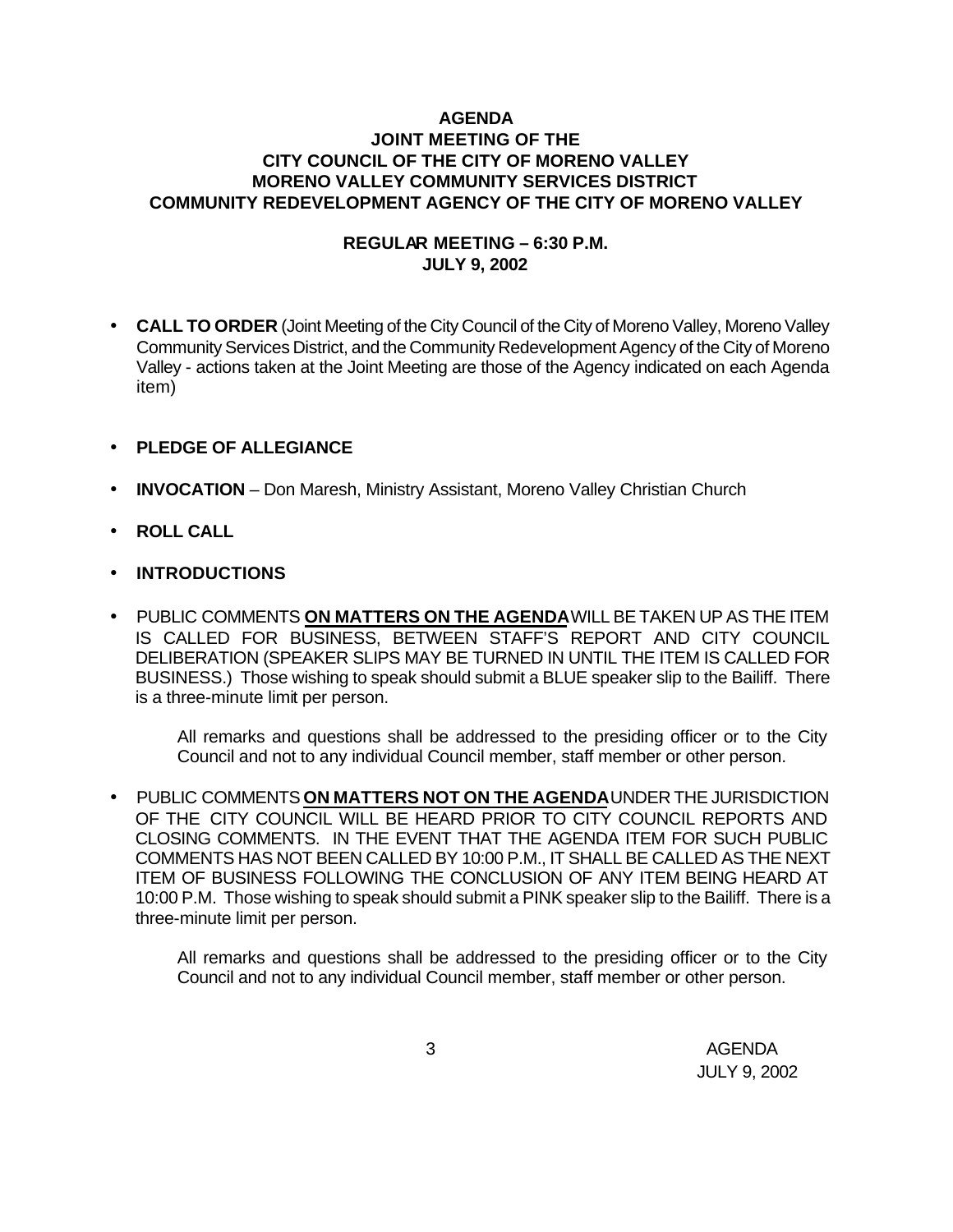## JOINT CONSENT CALENDARS (SECTIONS A-C) OF THE CITY COUNCIL OF THE CITY **OF MORENO VALLEY, MORENO VALLEY COMMUNITY SERVICES DISTRICT, AND COMMUNITY REDEVELOPMENT AGENCY OF THE CITY OF MORENO VALLEY**

All items listed under the Consent Calendars, Sections A, B, and C, are considered to be routine and non-controversial, and may be enacted by one motion unless a member of the Council, Community Services District, or Redevelopment Agency requests that an item be removed for separate action. The motion to adopt the Consent Calendars is deemed to be a separate motion by each Agency and shall be so recorded by the City Clerk. Items withdrawn for report/discussion will be heard after public hearing items.

### **A. CONSENT CALENDAR** - **CITY COUNCIL**

- A1. ORDINANCES FIRST READING BY TITLE ONLY Recommendation: Waive reading of all Ordinance Introductions and read by title only.
- A2. MINUTES REGULAR MEETING OF JUNE 11, 2002 (Report of: City Clerk) Recommendation: Approve as submitted.
- A3. MINUTES REGULAR MEETING OF JUNE 25, 2002 (Report of: City Clerk) Recommendation: Approve as submitted.
- A4. NOTICE OF COMPLETION AND ACCEPTANCE OF THE FISCAL YEAR 2000/2001 SLURRY SEAL PROGRAM, PROJECT NO. 00-84820 (Report of: Public Works Director/City Engineer) Recommendation: Accept the work as complete for the Fiscal Year 2000/2001 Annual Slurry Seal Program constructed by Pavement Coatings Company, 5312 Cypress, Cypress, California 90630; direct the City Clerk to record the Notice of Completion within ten (10) days at the Office of the County Recorder of Riverside County as required by Section 3093 of the California Civil Code; authorize the Finance Director to release the retention to Pavement Coatings Company, thirtyfive (35) calendar days after the date of recordation of the Notice of Completion as provided by law (Account No. 125.84830); and accept the street improvements into the City maintained road system.
- A5. FAMILY SERVICE ASSOCIATION OF WESTERN RIVERSIDE COUNTY LOAN AGREEMENT (Report of: Community and Economic Development Department Director) Recommendation: Approve the agreement between the City of Moreno Valley and Family Service Association of Western Riverside County for child care services;
- and direct the City Manager to execute the agreement on behalf of the City. A6. FINAL MAP 23388 – SINGLE FAMILY RESIDENTIAL PROJECT - AMENDMENT TO AGREEMENT FOR PUBLIC IMPROVEMENTS (TIME EXTENSION) – NORTH SIDE OF JOHN F. KENNEDY DRIVE EAST OF MORENO BEACH DRIVE – SUBDIVIDER: KB HOME (POMONA) (Report of: Public Works Director/City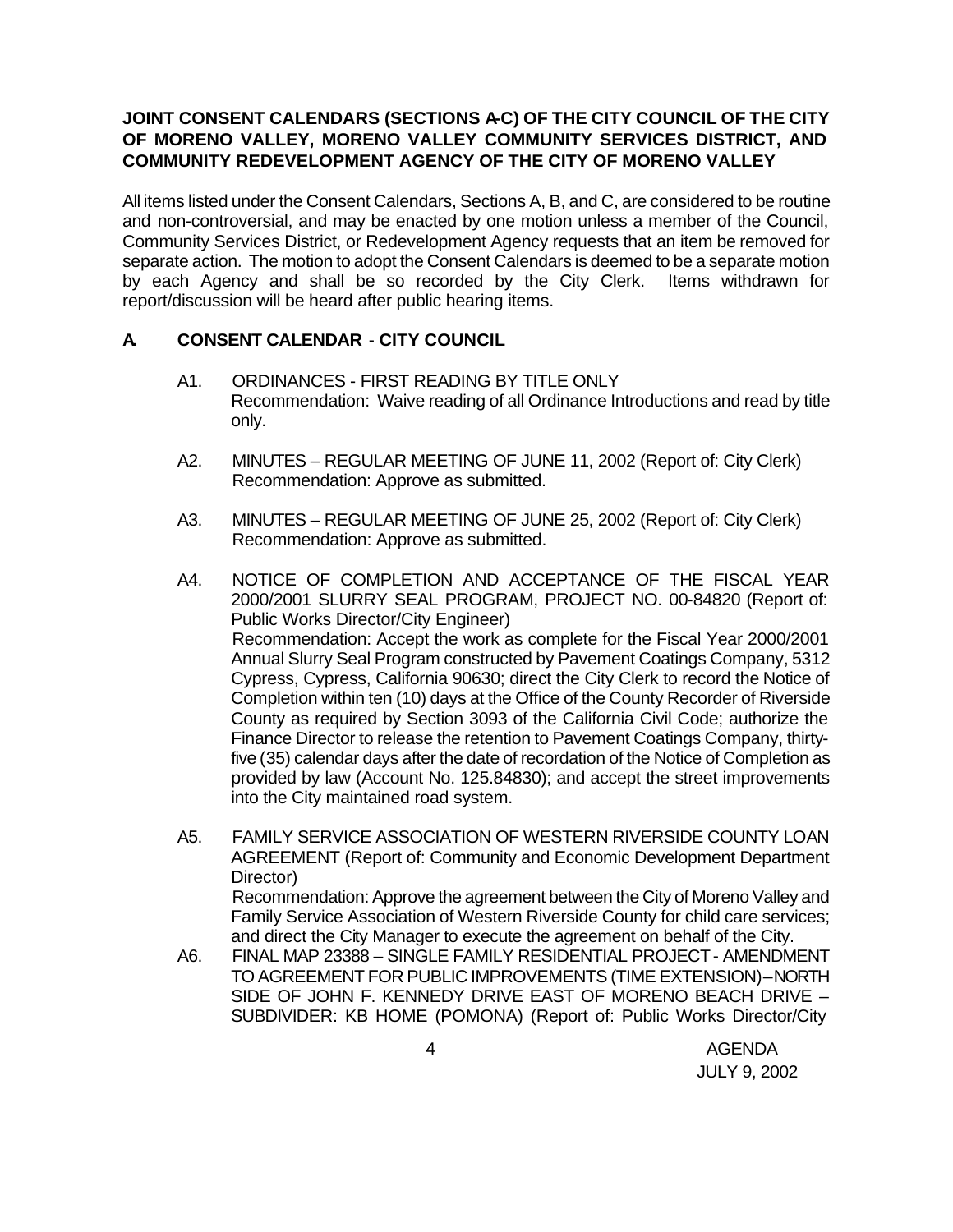Engineer)

Recommendation: Authorize the Mayor to execute the Amendment to Agreement for Public Improvements for Final Map 23388; and instruct the City Clerk to forward the completed Amendment to Agreement for Public Improvements to the County Recorder's Office for recordation.

A7. AUTHORIZATION TO AWARD THE CONSTRUCTION CONTRACT FOR THE ALESSANDRO ENTRYWAY IMPROVEMENTS FROM DAY STREET TO THE OLD I-215, PROJECT NO. 98-92777 (Report of: Director of Public Works/City Engineer)

Recommendation: Award the construction contract for the Alessandro Entryway Improvements base bid and additives bid "A" and "B" items to Laird Construction Co. Inc., 9460 Lucas Ranch Road, Rancho Cucamonga, California 91730-5797, the lowest responsible bidder; authorize the Mayor to execute a contract agreement with Laird Construction Co.; authorize the Finance Director to create a new account in the Measure "A" fund, and to transfer \$59,420 from Measure "A" fund Account No. 125.65420 into the new Measure "A" Fund Account and authorize the issuance of a purchase order for Laird Construction Co. Inc. in the amount of \$354,445.30 (the amount of base bid and additive bid "A" and "B" items [\$322,223.00] plus 10% contingency) when both parties have signed the contract (Account Nos. 892.77730, 892.7223, and Measure "A" fund account to be determined).

- A8. AUTHORIZATION TO AWARD THE CONSTRUCTION CONTRACT FOR THE TRAFFIC SIGNAL AT FREDERICK STREET AND BRABHAM STREET/TOWNGATE CENTER DRIVEWAY, PROJECT NO. 01-12567321 (3) (Report of: Director of Public Works/City Engineer) Recommendation: Award the construction contract for the traffic signal at the intersection of Frederick Street and Brabham Street/Towngate Center Driveway to DBX, Inc., 42066 Avenida Alvarado, Suite C, Temecula, California 92590, the lowest responsible bidder; authorize the Mayor to execute a contract agreement with DBX, Inc. and authorize the issuance of a Purchase Order for DBX, Inc. in the amount of \$146,339.60 (the bid amount plus 10% contingency) when both parties have signed the contract (Account No. 125.82921).
- A9. AUTHORIZATION TO AWARD THE CONSTRUCTION CONTRACT FOR FISCAL YEAR 2001/2002 SLURRY SEAL PROGRAM, PROJECT NO. 01-12584830 (Report of: Director of Public Works/City Engineer) Recommendation: Award the construction contract for the Fiscal Year 2001/2002 Annual Slurry Seal Program to Roy Allan Slurry Seal, Inc., 11922 Bloomfield Avenue, Santa Fe Springs, California 90670, the lowest responsible bidder; authorize the Mayor to execute a contract with Roy Allan Slurry Seal Inc., and authorize the issuance of a purchase order for Roy Allan Slurry Seal, Inc., in the amount of \$829,820.96 (the amount of the bid plus 10% contingency) when both parties have signed the contract (Account No. 125.84830).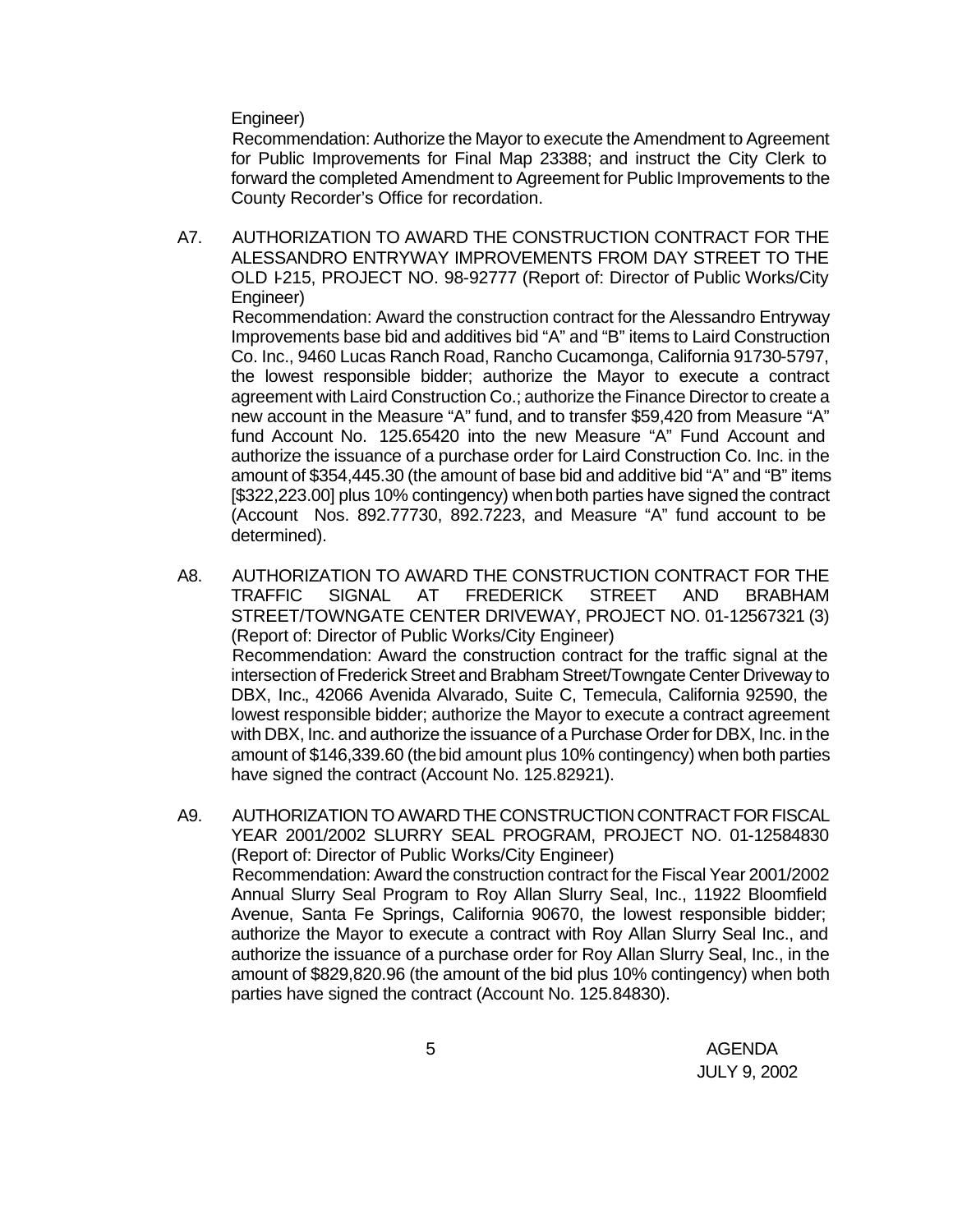A10. ADOPT RESOLUTION NO. 2002-50, AUTHORIZING THE SUBMITTAL OF AN APPLICATION TO THE CALIFORNIA ENERGY COMMISSION FOR FUNDING THE BATTERY BACKUP SYSTEM PROGRAM FOR LIGHT EMITTING DIODE TRAFFIC SIGNALS (Report of: Director of Public Works/City Engineer) Recommendation: Adopt Resolution No. 2002-50, authorizing the submittal of an application to the California Energy Commission for funding the Battery Backup System (BBS) Program for Light Emitting Diode (LED) traffic signals and designating the City Manager to execute all necessary documents.

#### Resolution No. 2002-50

A Resolution of the City Council of the City of Moreno Valley, California, Authorizing the Submittal of an Application to the California Energy Commission for Funding the Battery Backup System for Traffic Signals in Conjunction with Light Emitting Diodes; and Designating the City Manager to Execute all Necessary **Documents** 

- A11. PURCHASE OF THERMAL IMAGING CAMERAS FROM EMERGENCY SERVICES AGENCY FINES (Report of: Fire Chief) Recommendation: Appropriate funds to purchase three Thermal Imaging Cameras in the amount of \$48,618 from the Other Materials/Equipment account (133.65110.6641.648). These funds are available from the Emergency Services Agency Fines.
- A12. PA-97-0004 REDUCE FAITHFUL PERFORMANCE BOND AND ADOPT RESOLUTION NO. 2002-51, A RESOLUTION OF THE CITY COUNCIL OF THE CITY OF MORENO VALLEY AUTHORIZING ACCEPTANCE OF THE PUBLIC RIGHT–OF-WAY IMPROVEMENTS AS COMPLETE AND ACCEPTING PIGEON PASS ROAD INTO THE CITY MAINTAINED STREET SYSTEM – WEST SIDE OF PIGEON PASS ROAD AND NORTH OF COUGAR CANYON DRIVE (THE ROMAN CATHOLIC BISHOP OF SAN BERNARDINO, A CORPORATION SOLE) (Report of: Director of Public Works/City Engineer)

Recommendation: Approve a 90% reduction of the Faithful Performance Bond for PA97-0004; instruct the City Engineer to prepare a 90% reduction to the Faithful Performance Bond; and adopt Resolution No. 2002-51 authorizing the acceptance of the public right-of-way improvements for PA97-0004 as complete and accepting Pigeon Pass Road into the City maintained street system.

#### Resolution No. 2002-51

A Resolution of the City Council of the City of Moreno Valley, California, Authorizing the Acceptance of the Public Right-of-Way Improvements as Complete Within PA97-0004, and Accepting Pigeon Pass Road into the City Maintained Street System

A13. FINAL MAP 19879 – SINGLE FAMILY RESIDENTIAL SUBDIVISION – ACCEPT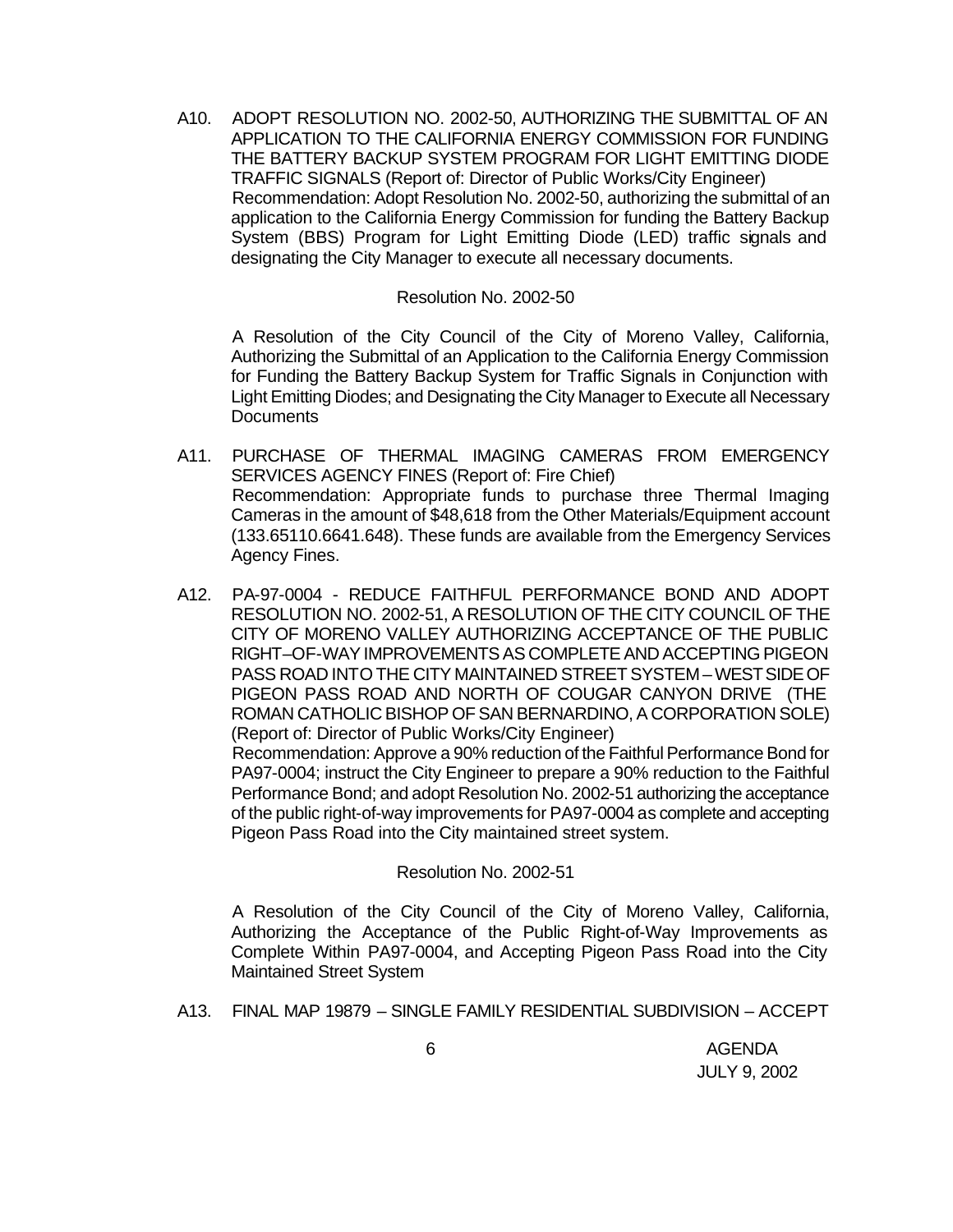AGREEMENT AND BONDS FOR PUBLIC IMPROVEMENTS, SOUTH SIDE OF COTTONWOOD AVENUE AT MARTHA CRAWFORD STREET (KINCAID DEVELOPMENT, INC.) (Report of: Director of Public Works/City Engineer) Recommendation: Accept the bonds and the Agreement for Public Improvements for Final Map 19879; authorize the Mayor to execute the agreement; and direct the City Clerk to forward the signed agreement to the County Recorder's Office for recordation.

- A14. AUTHORIZATION TO CLOSE AUTO MALL DRIVE FROM EUCALYPTUS AVE. TO MOTOR WAY FROM JULY 12, 2002 TO JULY 14, 2002 (MORENO VALLEY CHEVROLET OLDSMOBILE) (Report of: Director of Public Works/City Engineer) Recommendation: Authorize the closure of Auto Mall Drive from Eucalyptus Avenue to Motor Way from July 12, 2002 to July 14, 2002.
- A15. ADOPT RESOLUTION NO. 2002-52, DESIGNATING CITY CONSULTANTS HDL COMPANIES AND MBIA MUNISERVICES, AS AUTHORIZED CITY REPRESENTATIVES TO EXAMINE SALES AND USE TAX RECORDS (Report of: Director of Finance/City Treasurer) Recommendation: Adopt Resolution No. 2002-52, authorizing city consultants, Hdl Companies and MBIA MuniServices, as the authorized city representatives to examine sales and use tax records.

#### Resolution No. 2002-52

A Resolution of the City Council of the City of Moreno Valley Designating City Consultants as Authorized City Representatives to Examine Sales and Use Tax Records

- A16. APPROVAL OF AGREEMENT WITH CALTROP ENGINEERING CORPORATION FOR PROFESSIONAL CONSULTANT SERVICES FOR THE PUBLIC WORKS DEPARTMENT, LAND DEVELOPMENT DIVISION (Report of: Director of Public Works/City Engineer) Recommendation: Approve an agreement with CALTROP Engineering Corporation (Caltrop) for professional consultant services for the Public Works Department, Land Development Division; authorize the Mayor to execute the said agreement with Caltrop approved by the City Attorney; and authorize the issuance of a purchase order for Caltrop in the amount of \$135,000 when the agreement has been signed by all parties.
- A17. CITY OF PERRIS ANIMAL SHELTERING AGREEMENT (Report of: Assistant City Manager) Recommendation: Approve the Animal Sheltering Agreement with the City of Perris.
- A18. FISCAL YEAR 2002/03 MEMORANDUM OF UNDERSTANDING EXTENSION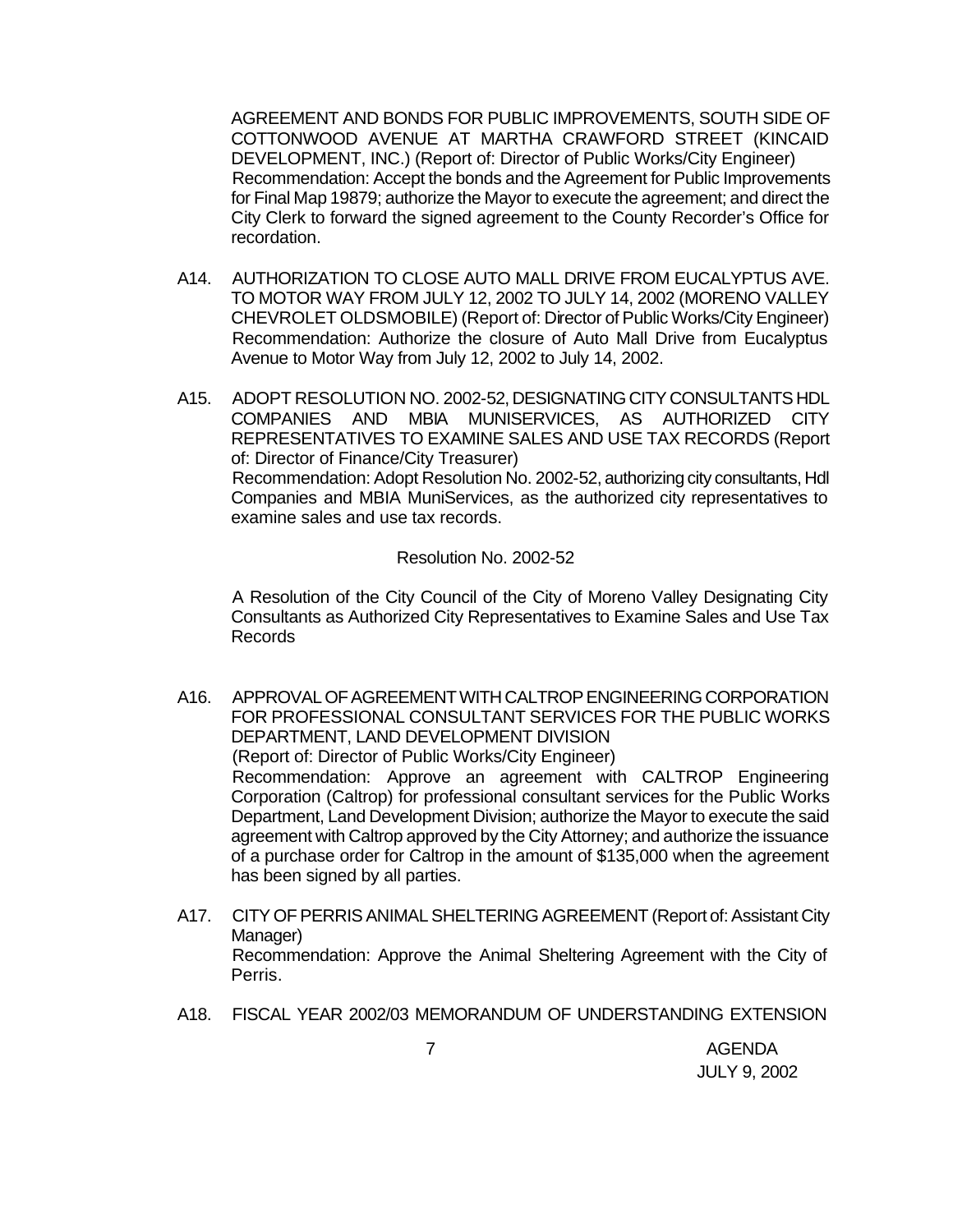WITH MORENO VALLEY CITY EMPLOYEE'S ASSOCIATION (MVCEA) (Report of: City Manager) Recommendation: Approve the Memorandum of Understanding extension if it is ratified by MVCEA membership on July 8, 2002.

#### **B. CONSENT CALENDAR** - **COMMUNITY SERVICES DISTRICT**

- B1. ORDINANCES FIRST READING BY TITLE ONLY Recommendation: Waive reading of all Ordinance Introductions and read by title only.
- B2. MINUTES REGULAR MEETING OF JUNE 11, 2002 (Report of: City Clerk) Recommendation: Approve as submitted.
- B3. MINUTES REGULAR MEETING OF JUNE 25, 2002 (Report of: City Clerk) Recommendation: Approve as submitted.
- B4. ACCEPTANCE OF GRANT MONIES FROM THE CALIFORNIA DEPARTMENT OF EDUCATION, CHILD DEVELOPMENT SERVICES, FOR CHILD CARE SERVICES AND ADOPTION OF THE RESOLUTION TO CERTIFY THE APPROVAL OF THE GOVERNING BOARD (Report of: Director of Parks and Recreation)

Recommendation: Authorize the acceptance of grant monies in the amount of \$607,485 for fiscal year 2002/2003 from the California Department of Education, Child Development Division, for the purpose of providing school age childcare and development services; and adopt Resolution No. CSD 2002-13 to certify the approval of the governing board to enter into this transaction with the California Department of Education for the purpose of providing child care and development services and to authorize the designated personnel, as shown on the resolution, to sign contract documents for FY 2002/03.

Resolution No. CSD 2002-13

A Resolution of the City Council of the City of Moreno Valley, California, Acting in Its Capacity as the Board of Directors of the Moreno Valley Community Services District Certifying the Approval of the Governing Board to Enter into a Transaction with the California Department of Education for the Purpose of Providing Child Care and Development Services and to Authorize Designated Personnel to Sign Contract Documents for FY 2002/03

### **C. CONSENT CALENDAR** - **COMMUNITY REDEVELOPMENT AGENCY**

C1. ORDINANCES - FIRST READING BY TITLE ONLY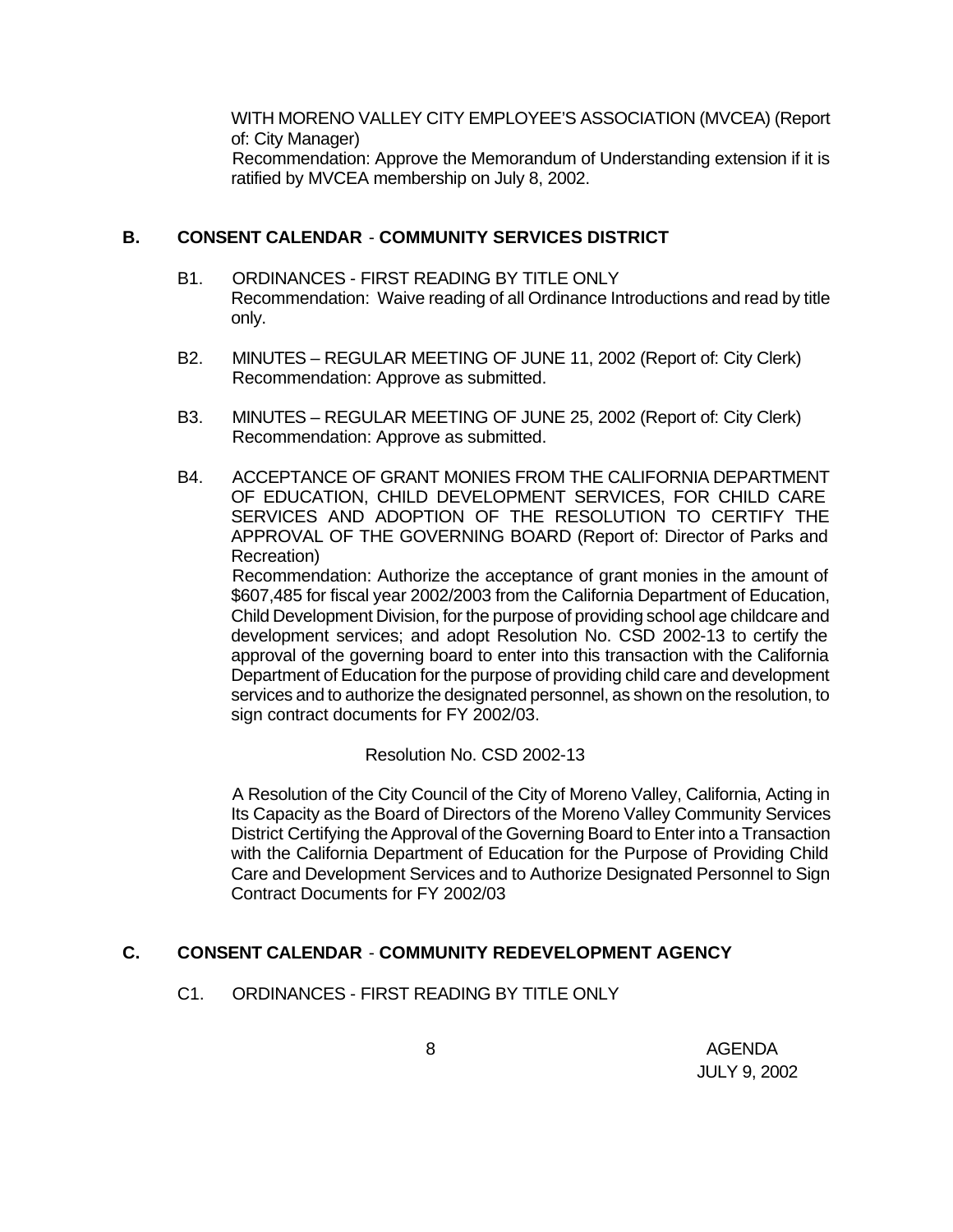Recommendation: Waive reading of all Ordinance Introductions and read by title only.

- C2. MINUTES REGULAR MEETING OF JUNE 11, 2002 (Report of: City Clerk) Recommendation: Approve as submitted.
- C3. MINUTES REGULAR MEETING OF JUNE 25, 2002 (Report of: City Clerk) Recommendation: Approve as submitted.

## **D. PUBLIC HEARINGS**

Questions or comments from the public on a Public Hearing matter are limited to five minutes per individual and must pertain to the subject under consideration. Those wishing to speak should complete and submit a GOLDENROD speaker slip to the Bailiff.

- D1. PUBLIC HEARING FOR INCLUSION OF TENTATIVE TRACT NO. 19879 (AND ALL AFFECTED PHASES) INTO THE COMMUNITY SERVICES DISTRICT ZONE B (RESIDENTIAL STREET LIGHTING) AND ZONE D (PARKWAY LANDSCAPE MAINTENANCE) (Report of: Public Works Director/City Engineer) Recommendation: That the City Council, acting in their capacity as the Board of Directors of the Moreno Valley Community Services District (CSD);
	- 1. Tabulate the mail ballots for CSD Zones B and D;
	- 2. Verify and accept the results of the mail ballot proceeding as identified on the Official Tally Sheet and attached Assessor Parcel Number (APN) listing;
	- 3. Receive and file with the City Clerk's Office the accepted Official Tally Sheet and APN listing; and
	- 4. Authorize and impose the CSD Zones B and D charges.
- D2. PUBLIC HEARING FOR INCLUSION OF TENTATIVE TRACT NO. 27251-1 (AND ALL AFFECTED PHASES) INTO THE COMMUNITY SERVICES DISTRICT ZONE B (RESIDENTIAL STREET LIGHTING) AND ZONE D (PARKWAY LANDSCAPE MAINTENANCE) (Report of: Public Works Director/City Engineer) Recommendation: That the City Council, acting in their capacity as the Board of Directors of the Moreno Valley Community Services District (CSD);
	- 1. Tabulate the mail ballots for CSD Zones B and D;
	- 2. Verify and accept the results of the mail ballot proceeding as identified on the Official Tally Sheet and attached Assessor Parcel Number (APN) listing;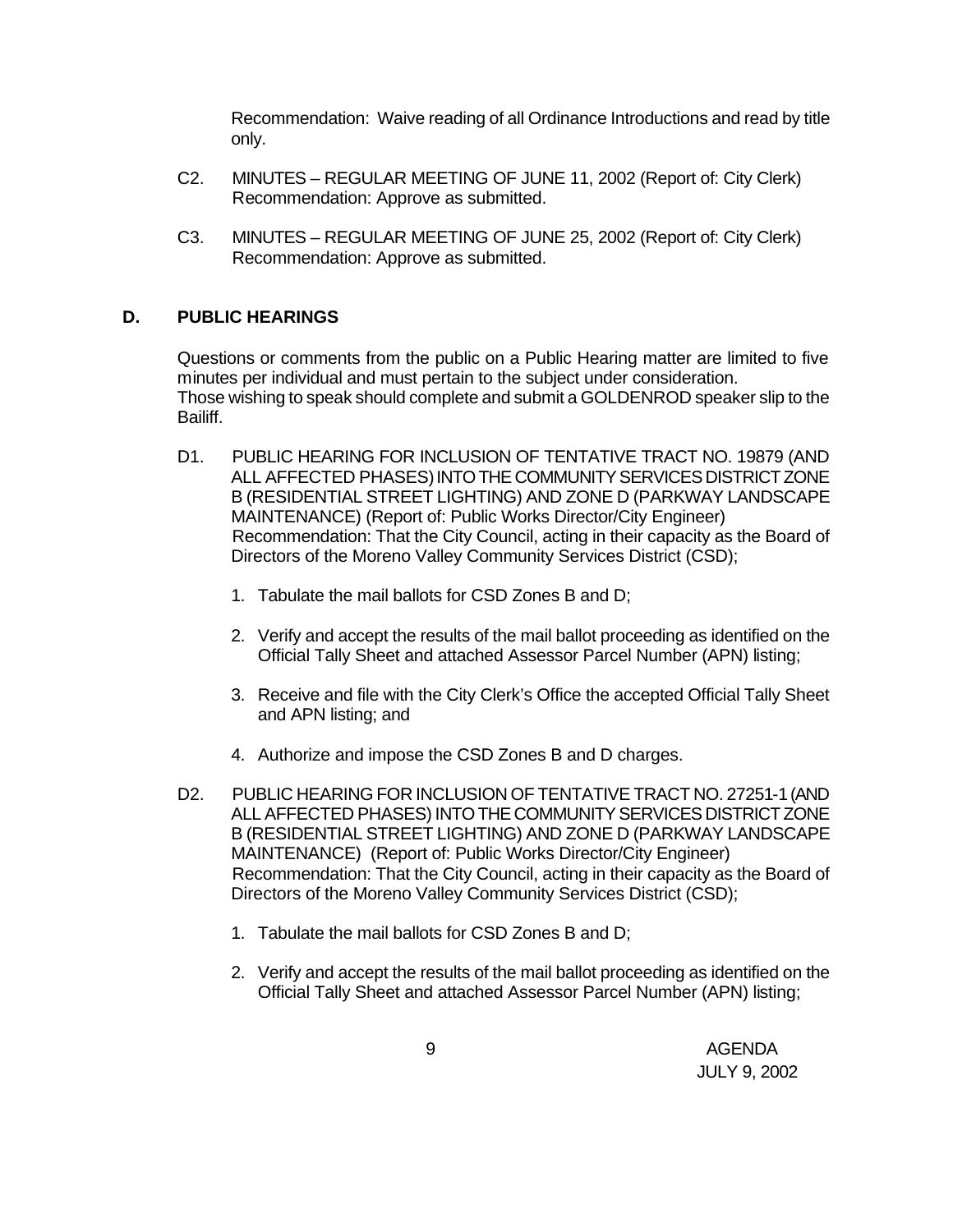- 3. Receive and file with the City Clerk's Office the accepted Official Tally Sheet and APN listing; and
- 4. Authorize and impose the CSD Zones B and D charges.
- D3. PUBLIC HEARING FOR INCLUSION OF TENTATIVE TRACT NO. 30300 (AND ALL AFFECTED PHASES) INTO THE COMMUNITY SERVICES DISTRICT ZONE B (RESIDENTIAL STREET LIGHTING) (Report of: Public Works Director/City Engineer) Recommendation: That the City Council, acting in their capacity as the Board of Directors of the Moreno Valley Community Services District (CSD);
	- 1. Tabulate the mail ballots for CSD Zones B;
	- 2. Verify and accept the results of the mail ballot proceeding as identified on the Official Tally Sheet and attached Assessor Parcel Number (APN) listing;
	- 3. Receive and file with the City Clerk's Office the accepted Official Tally Sheet and APN listing; and
	- 4. Authorize and impose the CSD Zones B charge.

## **E. ITEMS REMOVED FROM CONSENT CALENDARS FOR DISCUSSION OR SEPARATE ACTION**

## **F. REPORTS**

- F1. CITY COUNCIL ATTENDANCE AT SUBCOMMITTEE MEETINGS (Report of: Assistant City Manager) Recommendation: That the City Council adopt the revised Legislative Policy #1.8 that will state: 1) If additional council members wish to attend a city council subcommittee meeting, it is to be noticed as a special meeting, and 2) Only the subcommittee can take action as in their normal course of business (without full Council attendance) and that any actions or direction of the subcommittee must be considered by the City Council at a regular or special City Council meeting.
- F2. AMENDED 2000 LOCAL LAW ENFORCEMENT BLOCK GRANT FUNDING ALLOCATION (Report of: Police Chief) Recommendation: Approve the amended list of items to be purchased with the 2000 Local Law Enforcement Block Grant (LLEBG) monies included in the amended list is the purchase of a traffic reconstruction vehicle.
- F3. RESOLUTION NO. 2002-53, NOTICE OF INTENTION TO VACATE DAVIS ROAD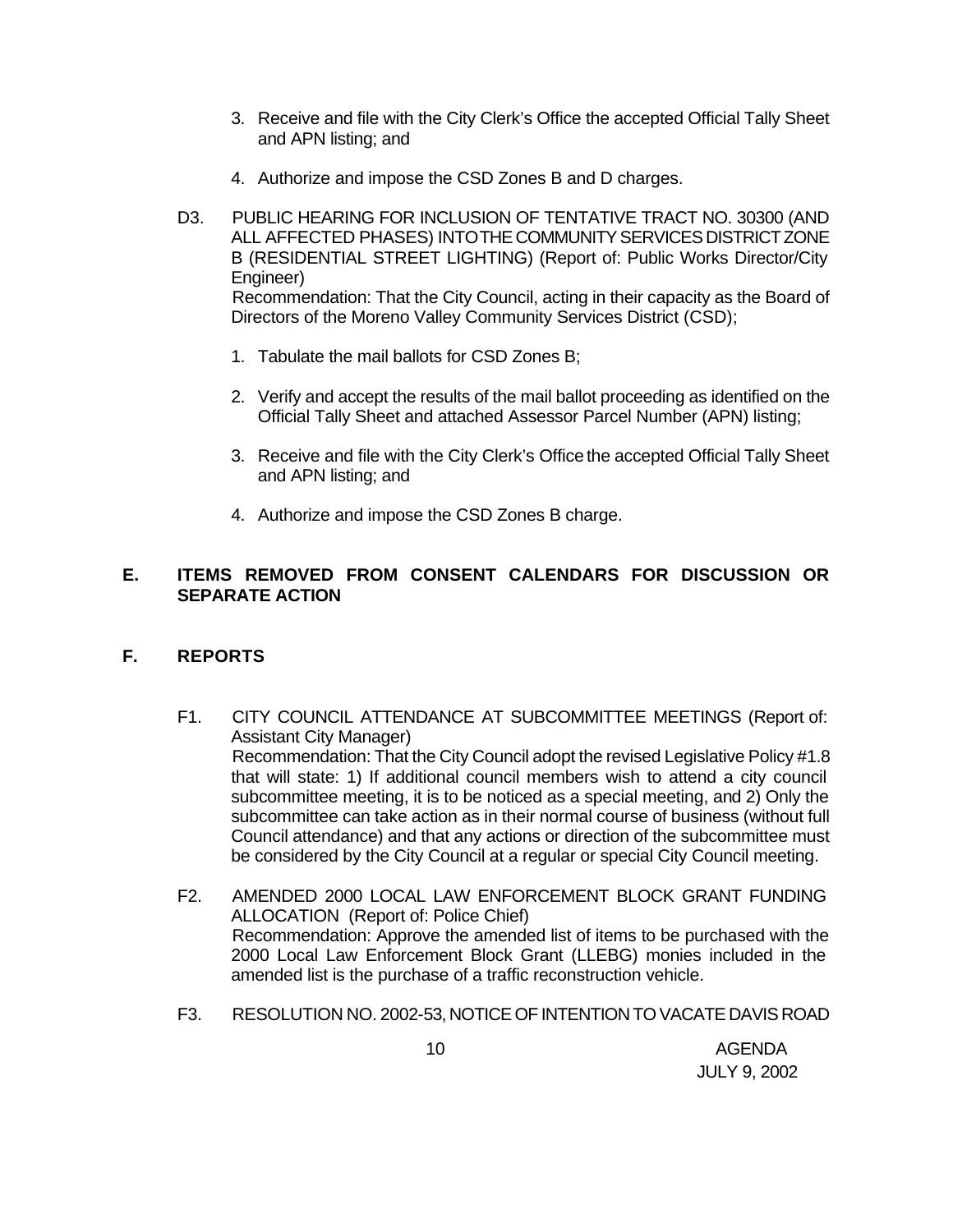(DAVIS BOUNDARY OF SAN JACINTO WILDLIFE PRESERVE, SOUTH TO THE CITY LIMITS) (Report of: Director of Public Works/City Engineer) Recommendation: That the City Council:

- 1. Adopt Resolution No. 2002-53, declaring its intention to vacate right-of-way known as Davis Road and setting the hearing date as required;
- 2. Direct the city clerk to certify said resolution and to publish and advertise the hearing notice as required by law; and
- 3. Direct the staff to prepare an agreement with the State Department of Fish and Game establishing the conditions necessary for future maintenance of the roadway and protection of access rights for parties of interest in the vacation of Davis Road

Direct staff to amend the maintenance agreement between the County of Riverside and the City of Moreno Valley to eliminate current city maintenance responsibilities for the southerly portion of Davis Road within unincorporated area.

#### Resolution No. 2002-53

A Resolution of the City of Moreno Valley, California, Declaring its Intention to Vacate Street Right-of-Way for a Portion of Davis Road and Setting a Time and Place for a Hearing on Said Intention

- F4. JOINT POWERS UTILITY AUTHORITY (JPUA) FOR THE MARCH REUSE AREA (Report of: Director of Community & Economic Development/City Attorney) Recommendation: That the City Council adopt the Joint Exercise of Powers Agreement between City of Moreno Valley, City of Perris, and City of Riverside for the purpose of creating a Joint Powers Authority to Provide Utilities Services to customers at the property formerly known as March Air Force Base.
- F5. LEGISLATIVE UPDATE (Report of: Assistant City Manager) Recommendation: That the City Council receive and file the Legislative Status report.
- F6. CITY MANAGER'S REPORT (Informational Oral Presentation only not for Council action)

### **G. LEGISLATIVE ACTIONS**

ORDINANCES - 1ST READING AND INTRODUCTION

G1. SPEED LIMIT RECERTIFICATION ON VARIOUS STREETS (Report of: Director of Public Works/City Engineer) Recommendation: That the City Council: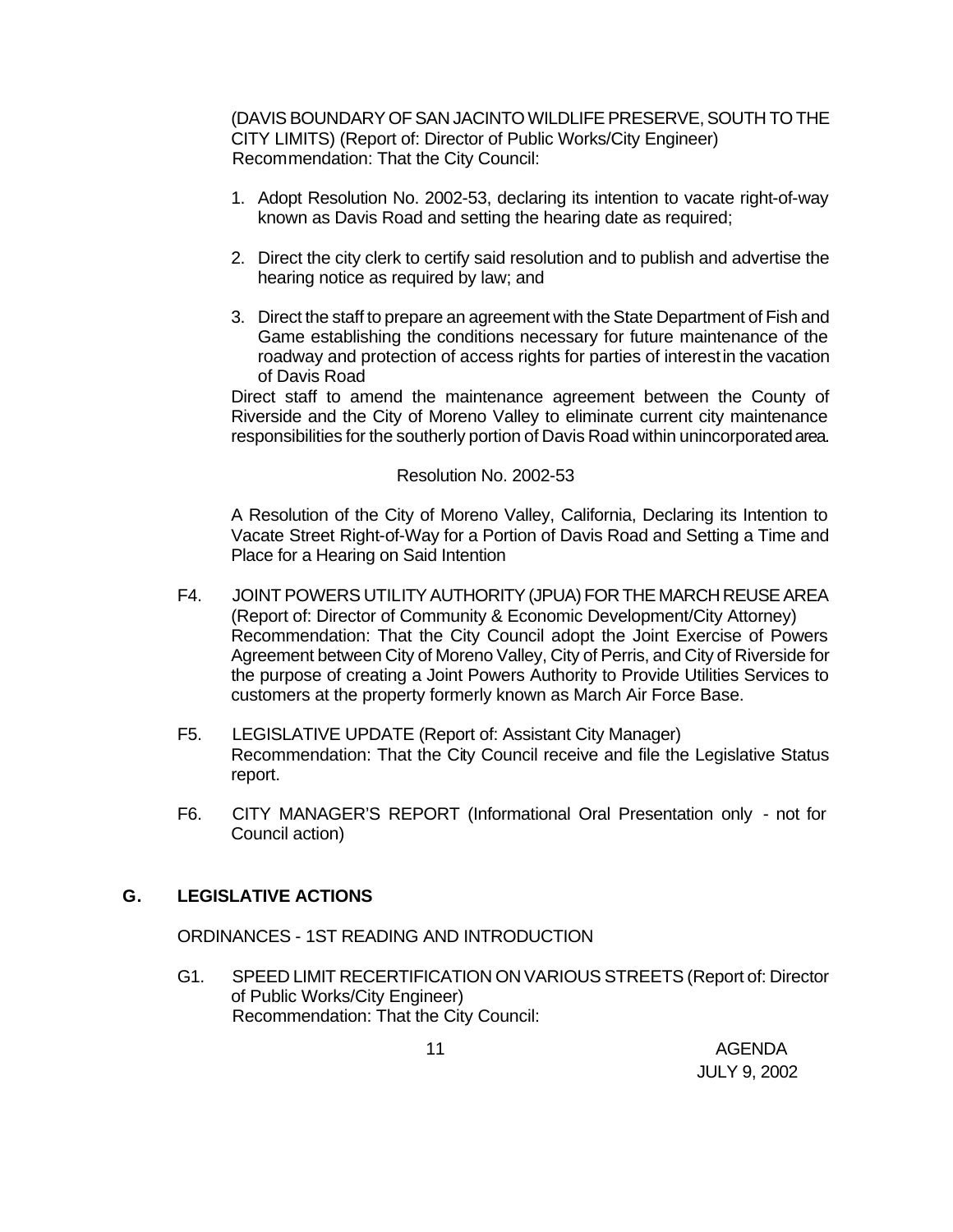- 1. Receive and file this report; and
- 2. Introduce Ordinance No. 605, amending Section 12.20.020 of Chapter 12.20 of the City of Moreno Valley Municipal Code designating prima facie speed limits on certain streets (as listed in the ordinance) and directing the City Engineer to take certain action with respect thereto. (Roll call required)

#### Ordinance No. 605

An Ordinance of the City Council of the City of Moreno Valley, California, Amending Section 12.20.020 of Chapter 12.20 of the City of Moreno Valley Municipal Code Relating to a Prima Facie Speed Limit for Certain Streets

ORDINANCES - 2ND READING AND ADOPTION - NONE

ORDINANCES - URGENCY ORDINANCES - NONE

RESOLUTIONS - NONE

• PUBLIC COMMENTS **ON ANY SUBJECT NOT ON THE AGENDA** UNDER THE JURISDICTION OF THE CITY COUNCIL

Those wishing to speak should complete and submit a PINK speaker slip to the Bailiff. There is a three-minute time limit per person.

All remarks and questions shall be addressed to the presiding officer or to the City Council and not to any individual Council member, staff member or other person.

### • **CLOSING COMMENTS AND/OR REPORTS OF THE CITY COUNCIL, COMMUNITY SERVICES DISTRICT, OR COMMUNITY REDEVELOPMENT AGENCY**